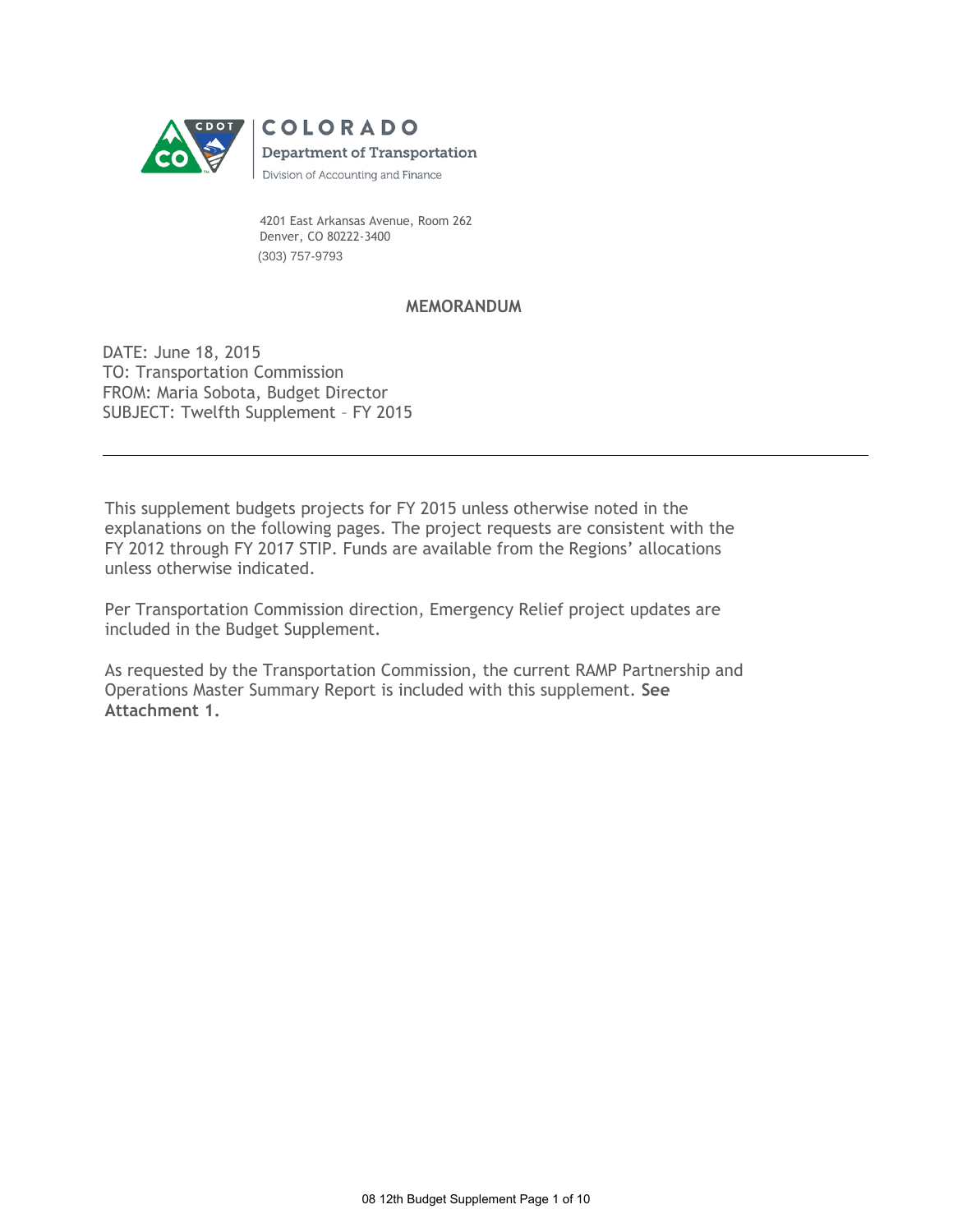Transportation Commission 12th Supplement FY 2015 June 2015 Page 2 of 8

# Baseline Program

# **Region 4**

# \$1,784,950 – *SH 23 Holyoke to The State Line-* **Surface Treatment**- Project was advertised 04/30/2015. Increase construction funds for project award. (20310/1000209342) **SH 23 Holyoke to The State Line**

| $\frac{1}{2}$ advertised 04/50/2015. Hicrease construction funds for project award. (20310/1000209342)<br><b>SH 23 Holyoke to The State Line</b> |                           |               |                                                                 |                                       |                |             |               |                 |
|--------------------------------------------------------------------------------------------------------------------------------------------------|---------------------------|---------------|-----------------------------------------------------------------|---------------------------------------|----------------|-------------|---------------|-----------------|
|                                                                                                                                                  |                           |               | <b>Budget Components by Phase, Funding Program, Fiscal Year</b> |                                       |                |             |               |                 |
|                                                                                                                                                  |                           |               |                                                                 | <b>Eleventh Supplement Action</b>     |                |             |               |                 |
| <b>Phase</b>                                                                                                                                     | <b>Funding</b>            | Current       |                                                                 | <b>Total</b><br><b>Year of Budget</b> |                |             |               | <b>Expended</b> |
| of Work                                                                                                                                          | Program                   | <b>Budget</b> | <b>FY 2015</b>                                                  | <b>FY 2016</b>                        | <b>FY 2017</b> | Request     | <b>Budget</b> | <b>To-Date</b>  |
| <b>Construction</b>                                                                                                                              | Surface Treatment         | \$8,100,001   | \$1,784,950                                                     | \$0                                   | \$0            | \$1,784,950 | \$9,884,951   | \$0             |
|                                                                                                                                                  | <b>Total Construction</b> | \$8,100,001   | \$1,784,950                                                     | \$0                                   | \$0            | \$1,784,950 | \$9,884,951   | \$0             |
| \$8,100,001<br><b>Total Project Budget</b>                                                                                                       |                           |               | \$1,784,950                                                     | \$0                                   | \$0            | \$1,784,950 | \$9,884,951   | \$0             |
|                                                                                                                                                  |                           |               | <b>Year of Expenditure</b>                                      |                                       | <b>Total</b>   |             |               |                 |
|                                                                                                                                                  |                           |               | <b>FY 2015</b>                                                  | <b>FY 2016</b>                        | <b>FY 2017</b> | Request     |               |                 |
|                                                                                                                                                  |                           |               | \$0                                                             | \$1,784,950                           | \$0            | \$1,784,950 |               |                 |

*Per PD703.0 required adjustment above 15% and \$500,000 require Commission approval.* 

# **Aeronautics**

\$135.000 – *Personal Services*– In June the Colorado Aeronautics Board was asked to approve an increase in their administrative budget for activities including additional HQ support, Director salary and benefits, and non-capitalized furniture and fixture expenses in the planned remodel of the Watkins building. This request will move existing funding from three Aero cost centers to the Aero Admin cost center. If approved this would increase the cost center budget from \$975,951.52 to \$1,110,951.52, which is under the 5% statutory cap, an estimated \$1.5M.

*Transportation Commission approval is required for recommendation from the Colorado Aeronautical Board to move budget from the Aviation fund to Personal Services.*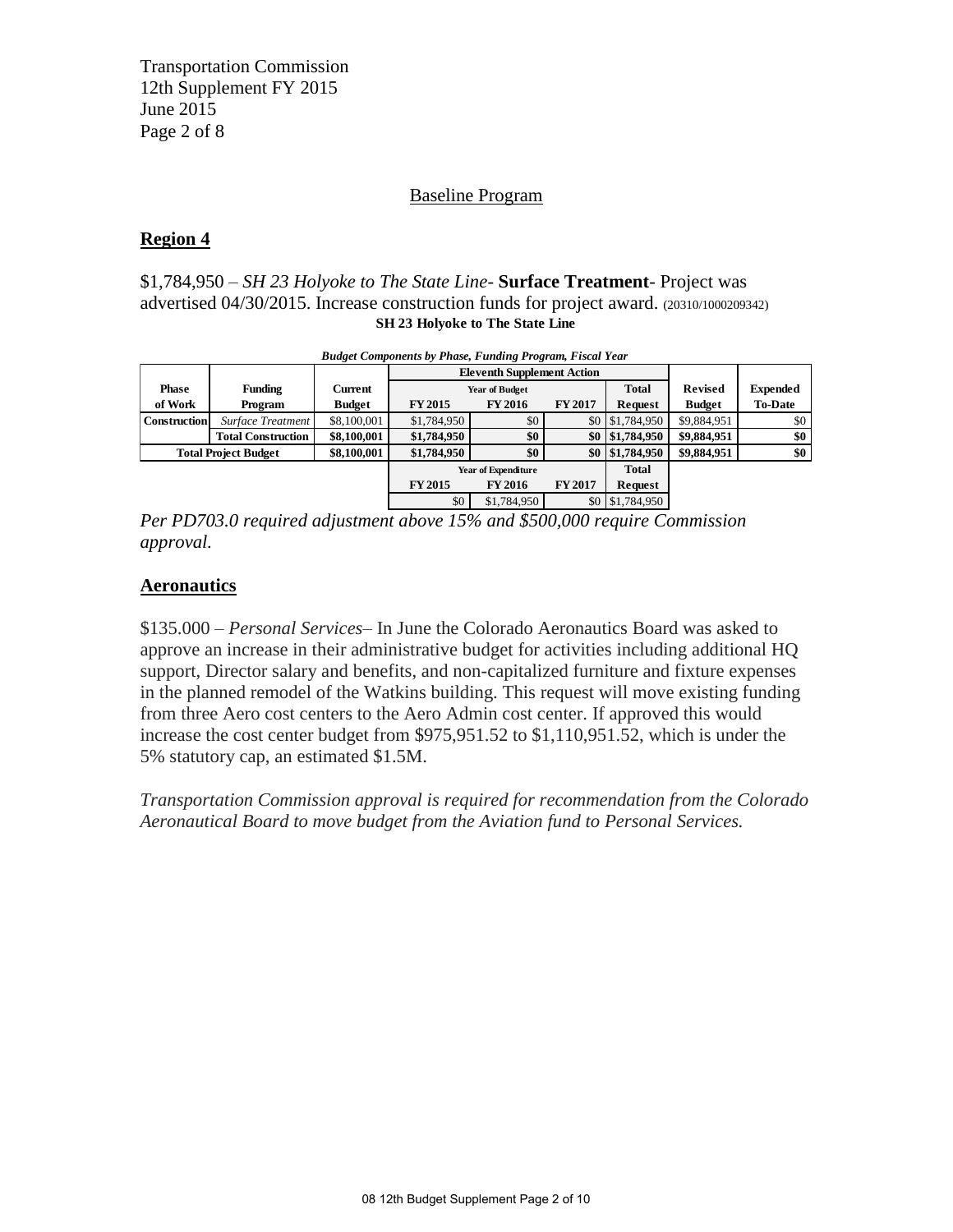Transportation Commission 12th Supplement FY 2015 June 2015 Page 3 of 8

# Transportation Commission Contingency Reserve Fund

# **Hazardous Materials**

\$1,000,000–*FY16 Property Management Hazardous Materials-* The current budget of \$2.2 million is used for hazardous materials requirements at CDOT locations. Property Management requests additional funds to cover the costs at additional facilities for remediation activities to comply with regulatory requirements including four CDOT maintenance sites for prior UST releases, floor drain recycle systems at three additional locations and storm water management at two locations.

*Please note, this item is presented for FY2016 budget approval and will be ongoing incremental expense. Prior to FY2017 Draft Budget preparation, a Decision Item will be submitted to the TC for review and approval.* 

# **Region 3**

\$3,450,972-*SH13 Retaining Wall Failure*-May 20th landslide caused by above average rainfall and weakened supporting soil structure. Repair retaining wall.

*This action was approved as a Confirmation Item by Chairman Peterson for \$3,200,000. An additional \$250, 972 is needed for project award. The TCC will be reimbursed if FHWA allocates Federal Emergency Relief funding or if actual budget requirement is below the estimated amount.*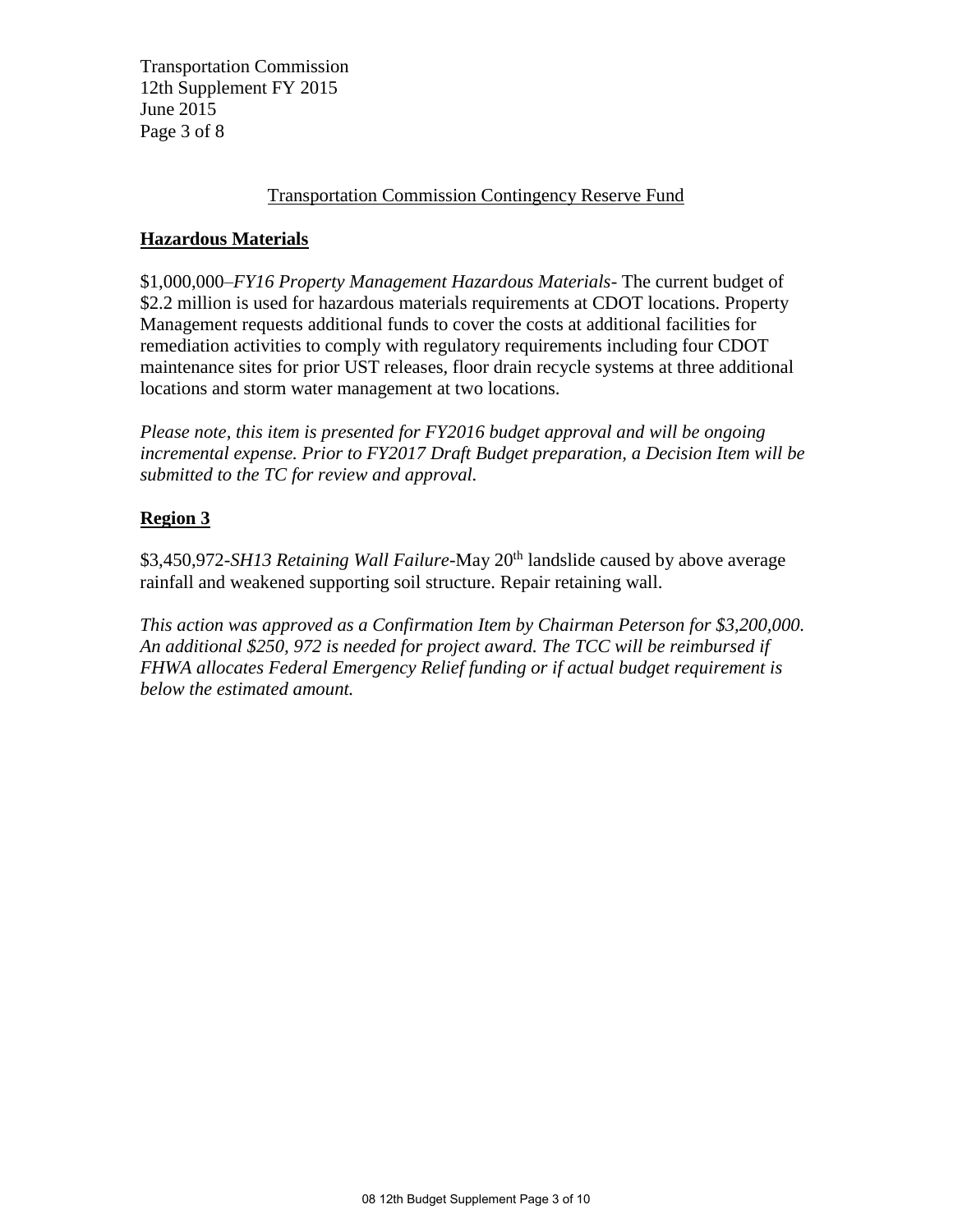Transportation Commission 12th Supplement FY 2015 June 2015 Page 4 of 8

# RAMP

# **Region 3**

\$6,570,000–**RAMP Public-Public Contingency Fund**- Increase RAMP funding approved for project #3-09 I-70 Vail Underpass from \$14,600,000 to \$21,170,000 based on completed Independent Cost Estimate. In addition to the RAMP Contingency funds the local agency will contribute an additional match of \$2,730,000. (19094/1000…)

*Per PD703.0 this project is being brought to the Commission as it requires additional RAMP funds from the RAMP contingency pool. If there are bid savings upon award, the additional RAMP funds are to be returned to the RAMP contingency fund at an 80% rate with the local agency receiving 20% of the savings. Refer to the Program Management Office presentation for more information.*

\$1,700,000–**RAMP Operations**- Increase RAMP funding approved for project #3-33 I-70 Vail Chain Station Improvements from \$4,500,000 to \$6,200,000 based on completed Independent Cost Estimate. The funding for this project will come from withdrawing RAMP project 3-34 I-70 Glenwood Canyon Variable Speed Signing. (19490/1000…)

*This project is being brought to the Commission as it requires approval to increase the project budget as well as acknowledge the reduction and possible deferment of another RAMP Operations project. Refer to the Program Management Office presentation for more information.*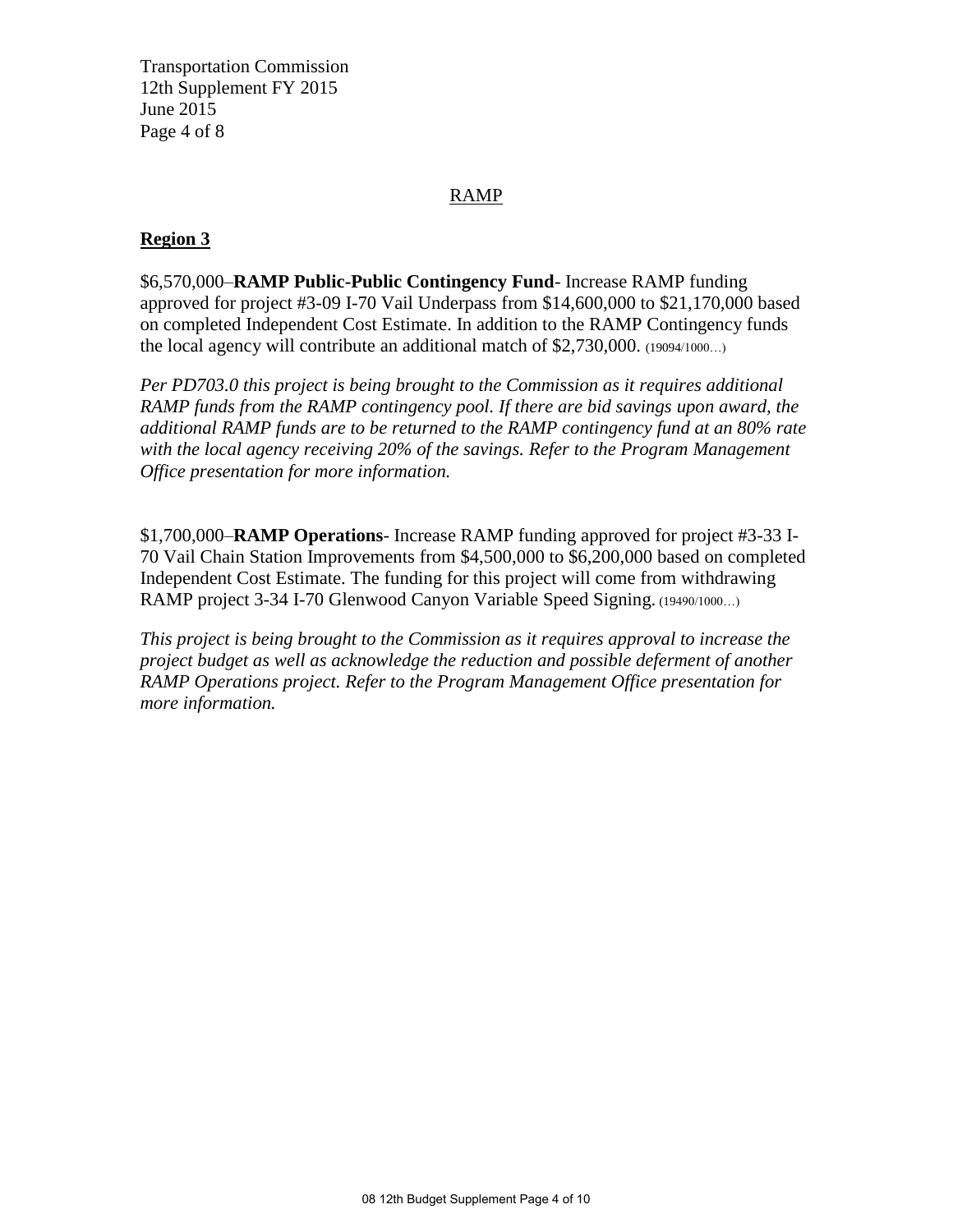Transportation Commission 12th Supplement FY 2015 June 2015 Page 5 of 8

# **COLORADO DEPARTMENT OF TRANSPORTATION**

# **STATE OF COLORADO**

**Twelfth Supplement** 

**Fiscal year 2014-2015**

**Dated: May 21, 2015** 

08 12th Budget Supplement Page 5 of 10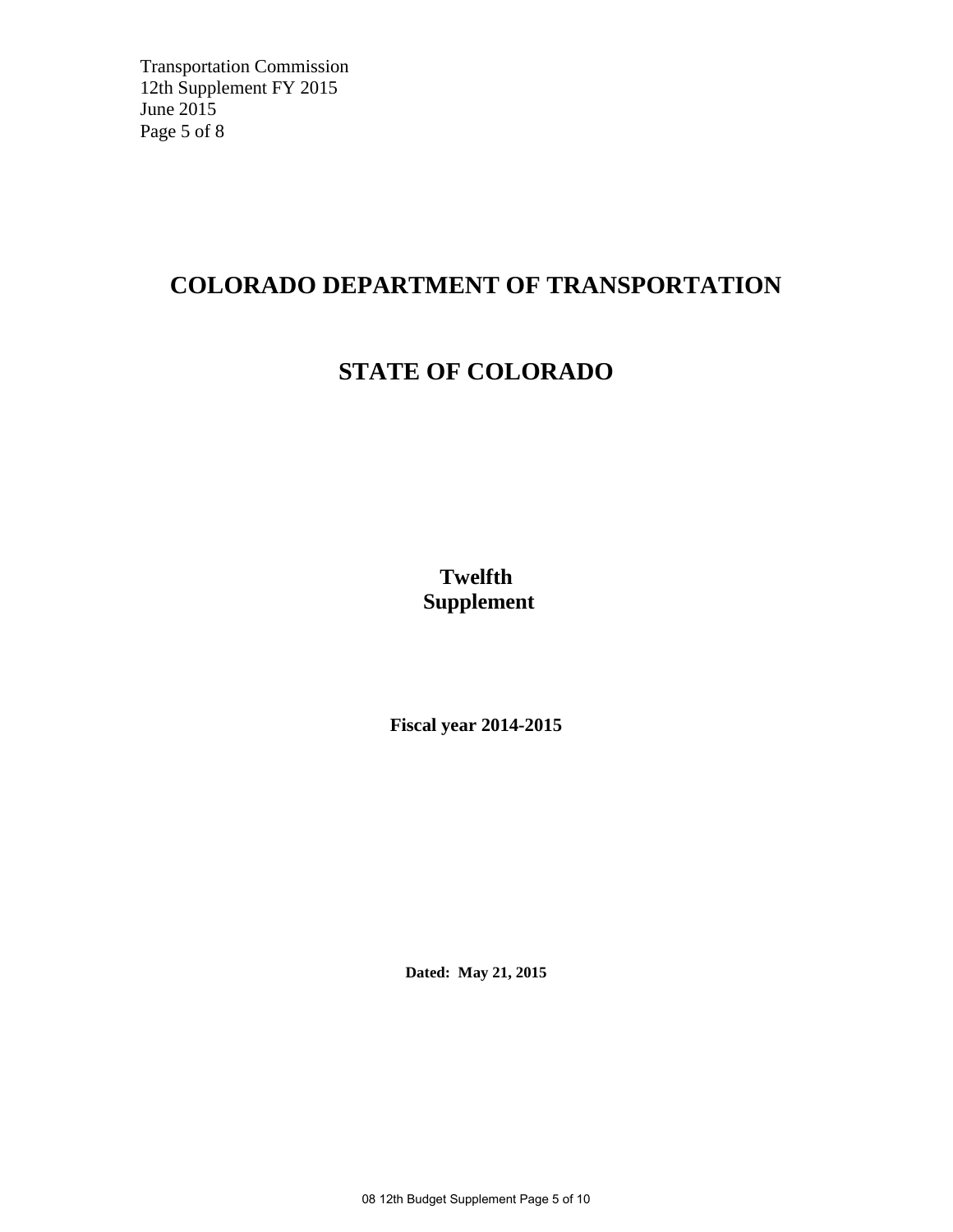# **COLORADO DEPARTMENT OF TRANSPORTATION**

# **STATE OF COLORADO**

**RESOLUTION NO. TC –**

**"BE IT RESOLVED, That the Twelfth Supplement to the Fiscal Year 2014-2015 Budget be approved by the Commission"**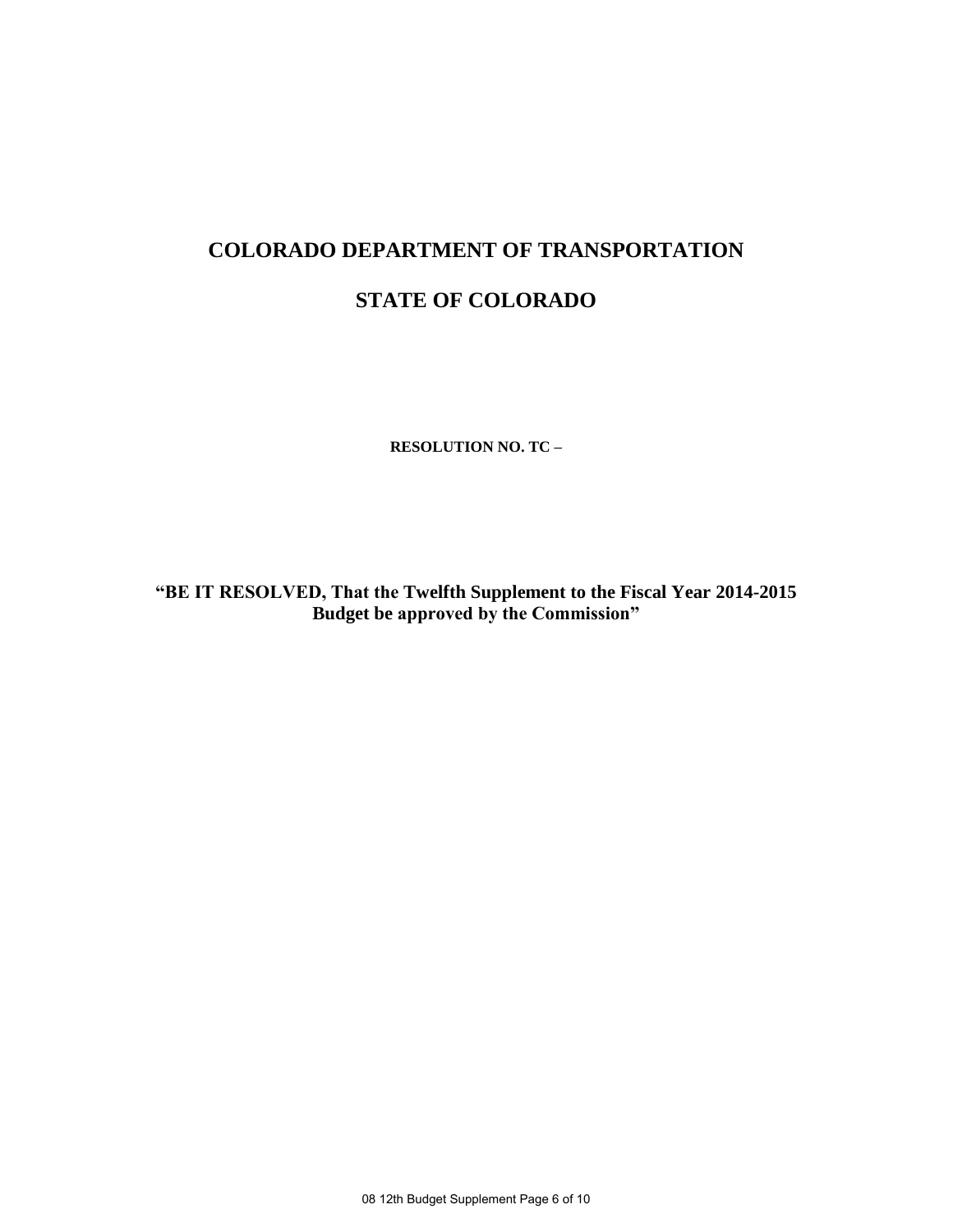|                    | <b>Transportation Commission Contingency RAMP Reserve</b><br><b>Twelfth Supplement FY 2015 Budget</b> |                 |                |
|--------------------|-------------------------------------------------------------------------------------------------------|-----------------|----------------|
| <b>Transaction</b> |                                                                                                       |                 |                |
| Date               | <b>Transaction Description</b>                                                                        | Amount          | <b>Balance</b> |
| December-14        | <b>Beginning Balance</b>                                                                              |                 | \$0            |
|                    | Transfer from TCCRF                                                                                   | \$40,000,000    |                |
|                    | Region 2-19039 I-25/CIMARRON EXPRESSWAY                                                               | $(\$5,000,000)$ |                |
|                    | Region 3-19910 SH 9 CO River South Wildlife                                                           | $(\$6,627,747)$ |                |
| January-15         | Balance 7S15                                                                                          |                 | \$28,372,253   |
| February-15        | Balance 8S15                                                                                          |                 | \$28,372,253   |
|                    | Region 2-19039 I-25/CIMARRON EXPRESSWAY                                                               | \$2,468,862     |                |
| March-15           | Balance 9S15                                                                                          |                 | \$30,841,115   |
| April-15           | Balance 10S15                                                                                         |                 | \$30,841,115   |
|                    | Region 3-19911 I-70 Exit 31 Horizon Drive (correction to previous month)                              | $(\$423,000)$   |                |
| May-15             | Balance 11S15                                                                                         |                 | \$30,418,115   |
|                    | (Pending) Region 3-19094 I-70 Vail Underpass                                                          | $(\$6,570,000)$ |                |
| June- $15$         | Balance 12S15                                                                                         |                 | \$23,848,115   |
|                    |                                                                                                       |                 |                |

# **Transportation Commission Contingency RAMP Reserve Twelfth Supplement FY 2015 Budget**

# **Transportation Commission Transition Fund Reconciliation Twelfth Supplement FY 2015 Budget**

| <b>Transportation Commission Transition Fund Reconciliation</b><br><b>Twelfth Supplement FY 2015 Budget</b> |                                                       |    |               |                |                 |  |
|-------------------------------------------------------------------------------------------------------------|-------------------------------------------------------|----|---------------|----------------|-----------------|--|
| <b>Transaction</b>                                                                                          |                                                       |    |               |                | Reference       |  |
| Date                                                                                                        | <b>Transaction Description</b>                        |    | <b>Amount</b> | <b>Balance</b> | <b>Document</b> |  |
|                                                                                                             | Transfer from TCCRF                                   |    | \$10,000,000  |                | 1000198139      |  |
| July- $14$                                                                                                  | Balance 1S15                                          |    |               | \$10,000,000   |                 |  |
|                                                                                                             | Region 2-US 50 Granada Creek East of Granada          | \$ | (420, 687)    |                | 1000200185      |  |
|                                                                                                             | Region 3-SH 82 AABCR Pedestrian Underpass             | S  | (34, 468)     |                | 1000200186      |  |
|                                                                                                             | Region 4-SH52 at WCR 59 Intersection \$               |    | (474, 923)    |                | 1000200327      |  |
| September-14                                                                                                | Balance 3S15                                          |    |               | \$9,069,922    |                 |  |
|                                                                                                             | Region 1-SH 2 in Commerce City Devolution (RAMP 1-14) | -S | (2,100,000)   |                | 1000202202      |  |
| October-14                                                                                                  | Balance 4S15                                          |    |               | \$6,969,922    |                 |  |
|                                                                                                             | Region 4-SH 52 at WCR 59 Intersection                 | -S | (70, 190)     |                | 1000203923      |  |
|                                                                                                             | Region 1-I-76 & C470 CABLE RAIL BARRIER               |    | (127,996)     |                | 1000204377      |  |
| January-15                                                                                                  | Balance 7S15                                          |    |               | \$6,771,736    |                 |  |
|                                                                                                             | Region 3-SH 82 AABCR Pedestrian Underpass             | \$ | (1,001)       |                | 1000204958      |  |
|                                                                                                             | Region 1-US85/SH86 FACTORY SHOPS TO ALLEN WAY         | -S | (142, 470)    |                | 1000205089      |  |
| February-15                                                                                                 | Balance 8S15                                          |    |               | \$6,628,265    |                 |  |
|                                                                                                             | Region 3-SH 340 Kingsview Intersection \$             |    | (867, 389)    |                | 1000205609      |  |
| March-15                                                                                                    | Balance 9S15                                          |    |               | \$5,760,876    |                 |  |
| April-15                                                                                                    | Balance 10S15                                         |    |               | \$5,760,876    |                 |  |
|                                                                                                             | Region 4-SH52 at WCR 59 Intersection-return surplus   | -S | 49,854        |                | 1000209419      |  |
| June- $15$                                                                                                  | Balance 12S15                                         |    |               | \$5,810,730    |                 |  |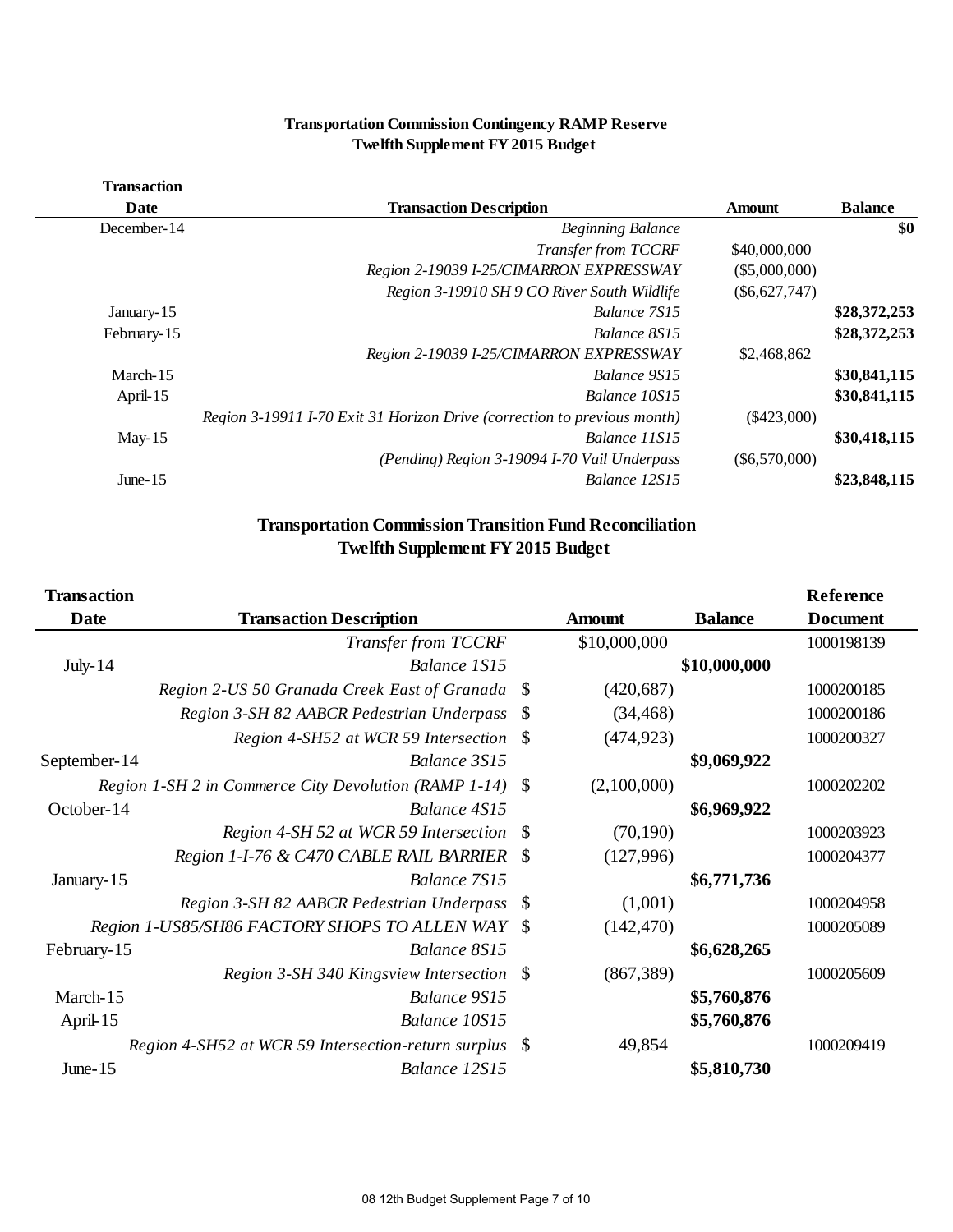| Final Balance 13S14<br>\$63,398,117<br>June- $14$<br>125,009<br>state match for ER permanent repair projects \$<br>1000197455-1000198070<br>to ER Cost Center for FEMA related expenses<br>-\$<br>(265,096)<br>1000198056<br>D<br>$\mathbb{S}$<br><b>FY15 Budget Allocation</b><br>20,808,485<br>1000198107<br>F<br>Transfer to Transportation Commission Transition Fund \$ (10,000,000)<br>1000198139<br>F<br>US-50 near Parkdale embankment repair, bid adjustment<br>(216, 163)<br>1000198728<br><b>July-14</b><br>Balance 1S15<br>\$73,850,352<br>1S15 Walk-on loan Glenwood Canyon Bike Trail \\$<br>(400,000)<br>1000198921<br>Repayment of FY14 DTR Loan \$<br>5,305,665<br>1000198674<br>state match for ER permanent repair projects<br>-\$<br>(748, 169)<br>1000197455-1000199228<br>Repayment of FY14 Civil Rights and On the Job Training<br>306,420<br>1000198382<br>-S<br>499,999<br>Return of unbudget US 24 funds from region 2<br>1000199268<br>-\$<br>I-76 Emergency Culvert and Concrete Repair<br>\$<br>(1,800,000)<br>1000200298<br>\$77,014,267<br>August-14<br>Balance 2S15<br>912,005<br>Return of US550 Rockslide funds upon receipt of Federal Funds \$<br>1000200187<br>Return of US24 Bid savings<br>-\$<br>504,637<br>1000199551;1000199612<br>state match for ER permanent repair projects \$<br>2,727,999<br>1000199512-1000200326<br>FY2014 Surplus Fund Reconciliation Revenue<br>- \$<br>2,896,453<br>1000208765<br>FY2014 Surplus Cost Center Balances \$<br>5,081,711<br>1000204474<br>September-14<br>Balance 3S15<br>\$89,137,072<br>state match for ER permanent repair projects \$<br>(3,573,373)<br>1000200401-1000201609<br>Insurance Reimbursement for Glenwood Canyon Bike Trail \$<br>223,115<br>1000201301<br>1,018,078<br>1000201733<br>Bid Savings from SH5 stabilization<br>- \$<br>Federal Fiscal Year 2014 Redistribution of Obligation Limitation<br>-\$<br>31,769,903<br>1000200738<br>SH90 over Dolores River Critical repair, temporary structure<br>(940,000)<br>1000202202<br>\$<br>(375,000)<br>SH139 MP2.8 Culvert Repair<br>1000201780<br>(6,997,849)<br>FY2014 September vs October Fund Reconciliation (Revenue and Cost Center Balances)<br>1000208765<br>-S<br>\$<br>(1,850,000)<br>1000202517<br>Tolled Express Lane Operations Planning<br>October-14<br>\$108,411,946<br>Pre Walkon Balance 4S15<br>I-76 Emergency Culvert and Concrete Repair Bid adjustment-Walkon \$<br>1000202202<br>(642,660)<br>October-14<br>Post Walkon Balance 4S15<br>\$107,769,286<br>636,241<br>1000201870/1000202080<br>state match for ER permanent repair projects<br>- \$<br>HPTE Purchase / Lease \$<br>(5,000,000)<br>1000203614<br>November-14<br>Balance 5S15<br>\$103,405,527<br>64,868<br>1000203095;1000203114;1000203535<br>state match for ER permanent repair projects \$<br>57,714<br>return project savings US 40 Muddy Pass Slide Repair<br>1000203602<br>-S<br>\$ (40,000,000)<br><b>RAMP Program Cost Overruns</b><br>1000204200<br>Workforce for the Future \$<br>1000204382<br>(2,000,000)<br>I-70 WB Floyd Hill to Empire $$ (2,000,000)$<br>1000204200<br>December-14<br>\$59,528,109<br>Balance 6S15<br>SH127 ER Slope Repair Project Closure Savings \$<br>78,948<br>1000204417<br>state match for ER permanent repair projects \$<br>(616,703)<br>1000204363<br>US 24 Fire Mitigation return unbudgeted \$<br>1,000,569<br>1000204419/1000204501<br>Balance 7S15<br>\$59,990,923<br>January-15<br>state match for ER permanent repair projects \$<br>(450, 135)<br>1000204769-1000205203<br>Region 5 US285 Right of Way purchase from railroad \$<br>(402,000)<br>1000205581<br>February-15<br>Balance 8S15<br>\$59,138,788<br>(2,896)<br>state match for ER permanent repair projects \$<br>1000205405<br>state match to close 2013 SH67 region 2 ER project \$<br>(79)<br>1000205734<br>\$59,135,813<br>March-15<br>Balance 9S15<br>return project savings SH 139 Culvert Repair \$<br>124,428<br>1000206707<br>Balance 10S15 | <b>Transaction</b><br>Date | <b>Transaction Description</b> | Amount | <b>Balance</b> | Reference<br>Document |
|-----------------------------------------------------------------------------------------------------------------------------------------------------------------------------------------------------------------------------------------------------------------------------------------------------------------------------------------------------------------------------------------------------------------------------------------------------------------------------------------------------------------------------------------------------------------------------------------------------------------------------------------------------------------------------------------------------------------------------------------------------------------------------------------------------------------------------------------------------------------------------------------------------------------------------------------------------------------------------------------------------------------------------------------------------------------------------------------------------------------------------------------------------------------------------------------------------------------------------------------------------------------------------------------------------------------------------------------------------------------------------------------------------------------------------------------------------------------------------------------------------------------------------------------------------------------------------------------------------------------------------------------------------------------------------------------------------------------------------------------------------------------------------------------------------------------------------------------------------------------------------------------------------------------------------------------------------------------------------------------------------------------------------------------------------------------------------------------------------------------------------------------------------------------------------------------------------------------------------------------------------------------------------------------------------------------------------------------------------------------------------------------------------------------------------------------------------------------------------------------------------------------------------------------------------------------------------------------------------------------------------------------------------------------------------------------------------------------------------------------------------------------------------------------------------------------------------------------------------------------------------------------------------------------------------------------------------------------------------------------------------------------------------------------------------------------------------------------------------------------------------------------------------------------------------------------------------------------------------------------------------------------------------------------------------------------------------------------------------------------------------------------------------------------------------------------------------------------------------------------------------------------------------------------------------------------------------------------------------------------------------------------------------------------------------------------------------------------------------------------------------------------------------------------------------------------------------------------------------------------------------------------------------------------------------------------------------------------------------------------------------------|----------------------------|--------------------------------|--------|----------------|-----------------------|
|                                                                                                                                                                                                                                                                                                                                                                                                                                                                                                                                                                                                                                                                                                                                                                                                                                                                                                                                                                                                                                                                                                                                                                                                                                                                                                                                                                                                                                                                                                                                                                                                                                                                                                                                                                                                                                                                                                                                                                                                                                                                                                                                                                                                                                                                                                                                                                                                                                                                                                                                                                                                                                                                                                                                                                                                                                                                                                                                                                                                                                                                                                                                                                                                                                                                                                                                                                                                                                                                                                                                                                                                                                                                                                                                                                                                                                                                                                                                                                                                           |                            |                                |        |                |                       |
|                                                                                                                                                                                                                                                                                                                                                                                                                                                                                                                                                                                                                                                                                                                                                                                                                                                                                                                                                                                                                                                                                                                                                                                                                                                                                                                                                                                                                                                                                                                                                                                                                                                                                                                                                                                                                                                                                                                                                                                                                                                                                                                                                                                                                                                                                                                                                                                                                                                                                                                                                                                                                                                                                                                                                                                                                                                                                                                                                                                                                                                                                                                                                                                                                                                                                                                                                                                                                                                                                                                                                                                                                                                                                                                                                                                                                                                                                                                                                                                                           |                            |                                |        |                |                       |
|                                                                                                                                                                                                                                                                                                                                                                                                                                                                                                                                                                                                                                                                                                                                                                                                                                                                                                                                                                                                                                                                                                                                                                                                                                                                                                                                                                                                                                                                                                                                                                                                                                                                                                                                                                                                                                                                                                                                                                                                                                                                                                                                                                                                                                                                                                                                                                                                                                                                                                                                                                                                                                                                                                                                                                                                                                                                                                                                                                                                                                                                                                                                                                                                                                                                                                                                                                                                                                                                                                                                                                                                                                                                                                                                                                                                                                                                                                                                                                                                           |                            |                                |        |                |                       |
|                                                                                                                                                                                                                                                                                                                                                                                                                                                                                                                                                                                                                                                                                                                                                                                                                                                                                                                                                                                                                                                                                                                                                                                                                                                                                                                                                                                                                                                                                                                                                                                                                                                                                                                                                                                                                                                                                                                                                                                                                                                                                                                                                                                                                                                                                                                                                                                                                                                                                                                                                                                                                                                                                                                                                                                                                                                                                                                                                                                                                                                                                                                                                                                                                                                                                                                                                                                                                                                                                                                                                                                                                                                                                                                                                                                                                                                                                                                                                                                                           |                            |                                |        |                |                       |
|                                                                                                                                                                                                                                                                                                                                                                                                                                                                                                                                                                                                                                                                                                                                                                                                                                                                                                                                                                                                                                                                                                                                                                                                                                                                                                                                                                                                                                                                                                                                                                                                                                                                                                                                                                                                                                                                                                                                                                                                                                                                                                                                                                                                                                                                                                                                                                                                                                                                                                                                                                                                                                                                                                                                                                                                                                                                                                                                                                                                                                                                                                                                                                                                                                                                                                                                                                                                                                                                                                                                                                                                                                                                                                                                                                                                                                                                                                                                                                                                           |                            |                                |        |                |                       |
|                                                                                                                                                                                                                                                                                                                                                                                                                                                                                                                                                                                                                                                                                                                                                                                                                                                                                                                                                                                                                                                                                                                                                                                                                                                                                                                                                                                                                                                                                                                                                                                                                                                                                                                                                                                                                                                                                                                                                                                                                                                                                                                                                                                                                                                                                                                                                                                                                                                                                                                                                                                                                                                                                                                                                                                                                                                                                                                                                                                                                                                                                                                                                                                                                                                                                                                                                                                                                                                                                                                                                                                                                                                                                                                                                                                                                                                                                                                                                                                                           |                            |                                |        |                |                       |
|                                                                                                                                                                                                                                                                                                                                                                                                                                                                                                                                                                                                                                                                                                                                                                                                                                                                                                                                                                                                                                                                                                                                                                                                                                                                                                                                                                                                                                                                                                                                                                                                                                                                                                                                                                                                                                                                                                                                                                                                                                                                                                                                                                                                                                                                                                                                                                                                                                                                                                                                                                                                                                                                                                                                                                                                                                                                                                                                                                                                                                                                                                                                                                                                                                                                                                                                                                                                                                                                                                                                                                                                                                                                                                                                                                                                                                                                                                                                                                                                           |                            |                                |        |                |                       |
|                                                                                                                                                                                                                                                                                                                                                                                                                                                                                                                                                                                                                                                                                                                                                                                                                                                                                                                                                                                                                                                                                                                                                                                                                                                                                                                                                                                                                                                                                                                                                                                                                                                                                                                                                                                                                                                                                                                                                                                                                                                                                                                                                                                                                                                                                                                                                                                                                                                                                                                                                                                                                                                                                                                                                                                                                                                                                                                                                                                                                                                                                                                                                                                                                                                                                                                                                                                                                                                                                                                                                                                                                                                                                                                                                                                                                                                                                                                                                                                                           |                            |                                |        |                |                       |
|                                                                                                                                                                                                                                                                                                                                                                                                                                                                                                                                                                                                                                                                                                                                                                                                                                                                                                                                                                                                                                                                                                                                                                                                                                                                                                                                                                                                                                                                                                                                                                                                                                                                                                                                                                                                                                                                                                                                                                                                                                                                                                                                                                                                                                                                                                                                                                                                                                                                                                                                                                                                                                                                                                                                                                                                                                                                                                                                                                                                                                                                                                                                                                                                                                                                                                                                                                                                                                                                                                                                                                                                                                                                                                                                                                                                                                                                                                                                                                                                           |                            |                                |        |                |                       |
|                                                                                                                                                                                                                                                                                                                                                                                                                                                                                                                                                                                                                                                                                                                                                                                                                                                                                                                                                                                                                                                                                                                                                                                                                                                                                                                                                                                                                                                                                                                                                                                                                                                                                                                                                                                                                                                                                                                                                                                                                                                                                                                                                                                                                                                                                                                                                                                                                                                                                                                                                                                                                                                                                                                                                                                                                                                                                                                                                                                                                                                                                                                                                                                                                                                                                                                                                                                                                                                                                                                                                                                                                                                                                                                                                                                                                                                                                                                                                                                                           |                            |                                |        |                |                       |
|                                                                                                                                                                                                                                                                                                                                                                                                                                                                                                                                                                                                                                                                                                                                                                                                                                                                                                                                                                                                                                                                                                                                                                                                                                                                                                                                                                                                                                                                                                                                                                                                                                                                                                                                                                                                                                                                                                                                                                                                                                                                                                                                                                                                                                                                                                                                                                                                                                                                                                                                                                                                                                                                                                                                                                                                                                                                                                                                                                                                                                                                                                                                                                                                                                                                                                                                                                                                                                                                                                                                                                                                                                                                                                                                                                                                                                                                                                                                                                                                           |                            |                                |        |                |                       |
|                                                                                                                                                                                                                                                                                                                                                                                                                                                                                                                                                                                                                                                                                                                                                                                                                                                                                                                                                                                                                                                                                                                                                                                                                                                                                                                                                                                                                                                                                                                                                                                                                                                                                                                                                                                                                                                                                                                                                                                                                                                                                                                                                                                                                                                                                                                                                                                                                                                                                                                                                                                                                                                                                                                                                                                                                                                                                                                                                                                                                                                                                                                                                                                                                                                                                                                                                                                                                                                                                                                                                                                                                                                                                                                                                                                                                                                                                                                                                                                                           |                            |                                |        |                |                       |
|                                                                                                                                                                                                                                                                                                                                                                                                                                                                                                                                                                                                                                                                                                                                                                                                                                                                                                                                                                                                                                                                                                                                                                                                                                                                                                                                                                                                                                                                                                                                                                                                                                                                                                                                                                                                                                                                                                                                                                                                                                                                                                                                                                                                                                                                                                                                                                                                                                                                                                                                                                                                                                                                                                                                                                                                                                                                                                                                                                                                                                                                                                                                                                                                                                                                                                                                                                                                                                                                                                                                                                                                                                                                                                                                                                                                                                                                                                                                                                                                           |                            |                                |        |                |                       |
|                                                                                                                                                                                                                                                                                                                                                                                                                                                                                                                                                                                                                                                                                                                                                                                                                                                                                                                                                                                                                                                                                                                                                                                                                                                                                                                                                                                                                                                                                                                                                                                                                                                                                                                                                                                                                                                                                                                                                                                                                                                                                                                                                                                                                                                                                                                                                                                                                                                                                                                                                                                                                                                                                                                                                                                                                                                                                                                                                                                                                                                                                                                                                                                                                                                                                                                                                                                                                                                                                                                                                                                                                                                                                                                                                                                                                                                                                                                                                                                                           |                            |                                |        |                |                       |
|                                                                                                                                                                                                                                                                                                                                                                                                                                                                                                                                                                                                                                                                                                                                                                                                                                                                                                                                                                                                                                                                                                                                                                                                                                                                                                                                                                                                                                                                                                                                                                                                                                                                                                                                                                                                                                                                                                                                                                                                                                                                                                                                                                                                                                                                                                                                                                                                                                                                                                                                                                                                                                                                                                                                                                                                                                                                                                                                                                                                                                                                                                                                                                                                                                                                                                                                                                                                                                                                                                                                                                                                                                                                                                                                                                                                                                                                                                                                                                                                           |                            |                                |        |                |                       |
|                                                                                                                                                                                                                                                                                                                                                                                                                                                                                                                                                                                                                                                                                                                                                                                                                                                                                                                                                                                                                                                                                                                                                                                                                                                                                                                                                                                                                                                                                                                                                                                                                                                                                                                                                                                                                                                                                                                                                                                                                                                                                                                                                                                                                                                                                                                                                                                                                                                                                                                                                                                                                                                                                                                                                                                                                                                                                                                                                                                                                                                                                                                                                                                                                                                                                                                                                                                                                                                                                                                                                                                                                                                                                                                                                                                                                                                                                                                                                                                                           |                            |                                |        |                |                       |
|                                                                                                                                                                                                                                                                                                                                                                                                                                                                                                                                                                                                                                                                                                                                                                                                                                                                                                                                                                                                                                                                                                                                                                                                                                                                                                                                                                                                                                                                                                                                                                                                                                                                                                                                                                                                                                                                                                                                                                                                                                                                                                                                                                                                                                                                                                                                                                                                                                                                                                                                                                                                                                                                                                                                                                                                                                                                                                                                                                                                                                                                                                                                                                                                                                                                                                                                                                                                                                                                                                                                                                                                                                                                                                                                                                                                                                                                                                                                                                                                           |                            |                                |        |                |                       |
|                                                                                                                                                                                                                                                                                                                                                                                                                                                                                                                                                                                                                                                                                                                                                                                                                                                                                                                                                                                                                                                                                                                                                                                                                                                                                                                                                                                                                                                                                                                                                                                                                                                                                                                                                                                                                                                                                                                                                                                                                                                                                                                                                                                                                                                                                                                                                                                                                                                                                                                                                                                                                                                                                                                                                                                                                                                                                                                                                                                                                                                                                                                                                                                                                                                                                                                                                                                                                                                                                                                                                                                                                                                                                                                                                                                                                                                                                                                                                                                                           |                            |                                |        |                |                       |
|                                                                                                                                                                                                                                                                                                                                                                                                                                                                                                                                                                                                                                                                                                                                                                                                                                                                                                                                                                                                                                                                                                                                                                                                                                                                                                                                                                                                                                                                                                                                                                                                                                                                                                                                                                                                                                                                                                                                                                                                                                                                                                                                                                                                                                                                                                                                                                                                                                                                                                                                                                                                                                                                                                                                                                                                                                                                                                                                                                                                                                                                                                                                                                                                                                                                                                                                                                                                                                                                                                                                                                                                                                                                                                                                                                                                                                                                                                                                                                                                           |                            |                                |        |                |                       |
|                                                                                                                                                                                                                                                                                                                                                                                                                                                                                                                                                                                                                                                                                                                                                                                                                                                                                                                                                                                                                                                                                                                                                                                                                                                                                                                                                                                                                                                                                                                                                                                                                                                                                                                                                                                                                                                                                                                                                                                                                                                                                                                                                                                                                                                                                                                                                                                                                                                                                                                                                                                                                                                                                                                                                                                                                                                                                                                                                                                                                                                                                                                                                                                                                                                                                                                                                                                                                                                                                                                                                                                                                                                                                                                                                                                                                                                                                                                                                                                                           |                            |                                |        |                |                       |
|                                                                                                                                                                                                                                                                                                                                                                                                                                                                                                                                                                                                                                                                                                                                                                                                                                                                                                                                                                                                                                                                                                                                                                                                                                                                                                                                                                                                                                                                                                                                                                                                                                                                                                                                                                                                                                                                                                                                                                                                                                                                                                                                                                                                                                                                                                                                                                                                                                                                                                                                                                                                                                                                                                                                                                                                                                                                                                                                                                                                                                                                                                                                                                                                                                                                                                                                                                                                                                                                                                                                                                                                                                                                                                                                                                                                                                                                                                                                                                                                           |                            |                                |        |                |                       |
|                                                                                                                                                                                                                                                                                                                                                                                                                                                                                                                                                                                                                                                                                                                                                                                                                                                                                                                                                                                                                                                                                                                                                                                                                                                                                                                                                                                                                                                                                                                                                                                                                                                                                                                                                                                                                                                                                                                                                                                                                                                                                                                                                                                                                                                                                                                                                                                                                                                                                                                                                                                                                                                                                                                                                                                                                                                                                                                                                                                                                                                                                                                                                                                                                                                                                                                                                                                                                                                                                                                                                                                                                                                                                                                                                                                                                                                                                                                                                                                                           |                            |                                |        |                |                       |
|                                                                                                                                                                                                                                                                                                                                                                                                                                                                                                                                                                                                                                                                                                                                                                                                                                                                                                                                                                                                                                                                                                                                                                                                                                                                                                                                                                                                                                                                                                                                                                                                                                                                                                                                                                                                                                                                                                                                                                                                                                                                                                                                                                                                                                                                                                                                                                                                                                                                                                                                                                                                                                                                                                                                                                                                                                                                                                                                                                                                                                                                                                                                                                                                                                                                                                                                                                                                                                                                                                                                                                                                                                                                                                                                                                                                                                                                                                                                                                                                           |                            |                                |        |                |                       |
|                                                                                                                                                                                                                                                                                                                                                                                                                                                                                                                                                                                                                                                                                                                                                                                                                                                                                                                                                                                                                                                                                                                                                                                                                                                                                                                                                                                                                                                                                                                                                                                                                                                                                                                                                                                                                                                                                                                                                                                                                                                                                                                                                                                                                                                                                                                                                                                                                                                                                                                                                                                                                                                                                                                                                                                                                                                                                                                                                                                                                                                                                                                                                                                                                                                                                                                                                                                                                                                                                                                                                                                                                                                                                                                                                                                                                                                                                                                                                                                                           |                            |                                |        |                |                       |
|                                                                                                                                                                                                                                                                                                                                                                                                                                                                                                                                                                                                                                                                                                                                                                                                                                                                                                                                                                                                                                                                                                                                                                                                                                                                                                                                                                                                                                                                                                                                                                                                                                                                                                                                                                                                                                                                                                                                                                                                                                                                                                                                                                                                                                                                                                                                                                                                                                                                                                                                                                                                                                                                                                                                                                                                                                                                                                                                                                                                                                                                                                                                                                                                                                                                                                                                                                                                                                                                                                                                                                                                                                                                                                                                                                                                                                                                                                                                                                                                           |                            |                                |        |                |                       |
|                                                                                                                                                                                                                                                                                                                                                                                                                                                                                                                                                                                                                                                                                                                                                                                                                                                                                                                                                                                                                                                                                                                                                                                                                                                                                                                                                                                                                                                                                                                                                                                                                                                                                                                                                                                                                                                                                                                                                                                                                                                                                                                                                                                                                                                                                                                                                                                                                                                                                                                                                                                                                                                                                                                                                                                                                                                                                                                                                                                                                                                                                                                                                                                                                                                                                                                                                                                                                                                                                                                                                                                                                                                                                                                                                                                                                                                                                                                                                                                                           |                            |                                |        |                |                       |
|                                                                                                                                                                                                                                                                                                                                                                                                                                                                                                                                                                                                                                                                                                                                                                                                                                                                                                                                                                                                                                                                                                                                                                                                                                                                                                                                                                                                                                                                                                                                                                                                                                                                                                                                                                                                                                                                                                                                                                                                                                                                                                                                                                                                                                                                                                                                                                                                                                                                                                                                                                                                                                                                                                                                                                                                                                                                                                                                                                                                                                                                                                                                                                                                                                                                                                                                                                                                                                                                                                                                                                                                                                                                                                                                                                                                                                                                                                                                                                                                           |                            |                                |        |                |                       |
|                                                                                                                                                                                                                                                                                                                                                                                                                                                                                                                                                                                                                                                                                                                                                                                                                                                                                                                                                                                                                                                                                                                                                                                                                                                                                                                                                                                                                                                                                                                                                                                                                                                                                                                                                                                                                                                                                                                                                                                                                                                                                                                                                                                                                                                                                                                                                                                                                                                                                                                                                                                                                                                                                                                                                                                                                                                                                                                                                                                                                                                                                                                                                                                                                                                                                                                                                                                                                                                                                                                                                                                                                                                                                                                                                                                                                                                                                                                                                                                                           |                            |                                |        |                |                       |
|                                                                                                                                                                                                                                                                                                                                                                                                                                                                                                                                                                                                                                                                                                                                                                                                                                                                                                                                                                                                                                                                                                                                                                                                                                                                                                                                                                                                                                                                                                                                                                                                                                                                                                                                                                                                                                                                                                                                                                                                                                                                                                                                                                                                                                                                                                                                                                                                                                                                                                                                                                                                                                                                                                                                                                                                                                                                                                                                                                                                                                                                                                                                                                                                                                                                                                                                                                                                                                                                                                                                                                                                                                                                                                                                                                                                                                                                                                                                                                                                           |                            |                                |        |                |                       |
|                                                                                                                                                                                                                                                                                                                                                                                                                                                                                                                                                                                                                                                                                                                                                                                                                                                                                                                                                                                                                                                                                                                                                                                                                                                                                                                                                                                                                                                                                                                                                                                                                                                                                                                                                                                                                                                                                                                                                                                                                                                                                                                                                                                                                                                                                                                                                                                                                                                                                                                                                                                                                                                                                                                                                                                                                                                                                                                                                                                                                                                                                                                                                                                                                                                                                                                                                                                                                                                                                                                                                                                                                                                                                                                                                                                                                                                                                                                                                                                                           |                            |                                |        |                |                       |
|                                                                                                                                                                                                                                                                                                                                                                                                                                                                                                                                                                                                                                                                                                                                                                                                                                                                                                                                                                                                                                                                                                                                                                                                                                                                                                                                                                                                                                                                                                                                                                                                                                                                                                                                                                                                                                                                                                                                                                                                                                                                                                                                                                                                                                                                                                                                                                                                                                                                                                                                                                                                                                                                                                                                                                                                                                                                                                                                                                                                                                                                                                                                                                                                                                                                                                                                                                                                                                                                                                                                                                                                                                                                                                                                                                                                                                                                                                                                                                                                           |                            |                                |        |                |                       |
|                                                                                                                                                                                                                                                                                                                                                                                                                                                                                                                                                                                                                                                                                                                                                                                                                                                                                                                                                                                                                                                                                                                                                                                                                                                                                                                                                                                                                                                                                                                                                                                                                                                                                                                                                                                                                                                                                                                                                                                                                                                                                                                                                                                                                                                                                                                                                                                                                                                                                                                                                                                                                                                                                                                                                                                                                                                                                                                                                                                                                                                                                                                                                                                                                                                                                                                                                                                                                                                                                                                                                                                                                                                                                                                                                                                                                                                                                                                                                                                                           |                            |                                |        |                |                       |
|                                                                                                                                                                                                                                                                                                                                                                                                                                                                                                                                                                                                                                                                                                                                                                                                                                                                                                                                                                                                                                                                                                                                                                                                                                                                                                                                                                                                                                                                                                                                                                                                                                                                                                                                                                                                                                                                                                                                                                                                                                                                                                                                                                                                                                                                                                                                                                                                                                                                                                                                                                                                                                                                                                                                                                                                                                                                                                                                                                                                                                                                                                                                                                                                                                                                                                                                                                                                                                                                                                                                                                                                                                                                                                                                                                                                                                                                                                                                                                                                           |                            |                                |        |                |                       |
|                                                                                                                                                                                                                                                                                                                                                                                                                                                                                                                                                                                                                                                                                                                                                                                                                                                                                                                                                                                                                                                                                                                                                                                                                                                                                                                                                                                                                                                                                                                                                                                                                                                                                                                                                                                                                                                                                                                                                                                                                                                                                                                                                                                                                                                                                                                                                                                                                                                                                                                                                                                                                                                                                                                                                                                                                                                                                                                                                                                                                                                                                                                                                                                                                                                                                                                                                                                                                                                                                                                                                                                                                                                                                                                                                                                                                                                                                                                                                                                                           |                            |                                |        |                |                       |
|                                                                                                                                                                                                                                                                                                                                                                                                                                                                                                                                                                                                                                                                                                                                                                                                                                                                                                                                                                                                                                                                                                                                                                                                                                                                                                                                                                                                                                                                                                                                                                                                                                                                                                                                                                                                                                                                                                                                                                                                                                                                                                                                                                                                                                                                                                                                                                                                                                                                                                                                                                                                                                                                                                                                                                                                                                                                                                                                                                                                                                                                                                                                                                                                                                                                                                                                                                                                                                                                                                                                                                                                                                                                                                                                                                                                                                                                                                                                                                                                           |                            |                                |        |                |                       |
|                                                                                                                                                                                                                                                                                                                                                                                                                                                                                                                                                                                                                                                                                                                                                                                                                                                                                                                                                                                                                                                                                                                                                                                                                                                                                                                                                                                                                                                                                                                                                                                                                                                                                                                                                                                                                                                                                                                                                                                                                                                                                                                                                                                                                                                                                                                                                                                                                                                                                                                                                                                                                                                                                                                                                                                                                                                                                                                                                                                                                                                                                                                                                                                                                                                                                                                                                                                                                                                                                                                                                                                                                                                                                                                                                                                                                                                                                                                                                                                                           |                            |                                |        |                |                       |
|                                                                                                                                                                                                                                                                                                                                                                                                                                                                                                                                                                                                                                                                                                                                                                                                                                                                                                                                                                                                                                                                                                                                                                                                                                                                                                                                                                                                                                                                                                                                                                                                                                                                                                                                                                                                                                                                                                                                                                                                                                                                                                                                                                                                                                                                                                                                                                                                                                                                                                                                                                                                                                                                                                                                                                                                                                                                                                                                                                                                                                                                                                                                                                                                                                                                                                                                                                                                                                                                                                                                                                                                                                                                                                                                                                                                                                                                                                                                                                                                           |                            |                                |        |                |                       |
|                                                                                                                                                                                                                                                                                                                                                                                                                                                                                                                                                                                                                                                                                                                                                                                                                                                                                                                                                                                                                                                                                                                                                                                                                                                                                                                                                                                                                                                                                                                                                                                                                                                                                                                                                                                                                                                                                                                                                                                                                                                                                                                                                                                                                                                                                                                                                                                                                                                                                                                                                                                                                                                                                                                                                                                                                                                                                                                                                                                                                                                                                                                                                                                                                                                                                                                                                                                                                                                                                                                                                                                                                                                                                                                                                                                                                                                                                                                                                                                                           |                            |                                |        |                |                       |
|                                                                                                                                                                                                                                                                                                                                                                                                                                                                                                                                                                                                                                                                                                                                                                                                                                                                                                                                                                                                                                                                                                                                                                                                                                                                                                                                                                                                                                                                                                                                                                                                                                                                                                                                                                                                                                                                                                                                                                                                                                                                                                                                                                                                                                                                                                                                                                                                                                                                                                                                                                                                                                                                                                                                                                                                                                                                                                                                                                                                                                                                                                                                                                                                                                                                                                                                                                                                                                                                                                                                                                                                                                                                                                                                                                                                                                                                                                                                                                                                           |                            |                                |        |                |                       |
|                                                                                                                                                                                                                                                                                                                                                                                                                                                                                                                                                                                                                                                                                                                                                                                                                                                                                                                                                                                                                                                                                                                                                                                                                                                                                                                                                                                                                                                                                                                                                                                                                                                                                                                                                                                                                                                                                                                                                                                                                                                                                                                                                                                                                                                                                                                                                                                                                                                                                                                                                                                                                                                                                                                                                                                                                                                                                                                                                                                                                                                                                                                                                                                                                                                                                                                                                                                                                                                                                                                                                                                                                                                                                                                                                                                                                                                                                                                                                                                                           |                            |                                |        |                |                       |
|                                                                                                                                                                                                                                                                                                                                                                                                                                                                                                                                                                                                                                                                                                                                                                                                                                                                                                                                                                                                                                                                                                                                                                                                                                                                                                                                                                                                                                                                                                                                                                                                                                                                                                                                                                                                                                                                                                                                                                                                                                                                                                                                                                                                                                                                                                                                                                                                                                                                                                                                                                                                                                                                                                                                                                                                                                                                                                                                                                                                                                                                                                                                                                                                                                                                                                                                                                                                                                                                                                                                                                                                                                                                                                                                                                                                                                                                                                                                                                                                           |                            |                                |        |                |                       |
|                                                                                                                                                                                                                                                                                                                                                                                                                                                                                                                                                                                                                                                                                                                                                                                                                                                                                                                                                                                                                                                                                                                                                                                                                                                                                                                                                                                                                                                                                                                                                                                                                                                                                                                                                                                                                                                                                                                                                                                                                                                                                                                                                                                                                                                                                                                                                                                                                                                                                                                                                                                                                                                                                                                                                                                                                                                                                                                                                                                                                                                                                                                                                                                                                                                                                                                                                                                                                                                                                                                                                                                                                                                                                                                                                                                                                                                                                                                                                                                                           |                            |                                |        |                |                       |
|                                                                                                                                                                                                                                                                                                                                                                                                                                                                                                                                                                                                                                                                                                                                                                                                                                                                                                                                                                                                                                                                                                                                                                                                                                                                                                                                                                                                                                                                                                                                                                                                                                                                                                                                                                                                                                                                                                                                                                                                                                                                                                                                                                                                                                                                                                                                                                                                                                                                                                                                                                                                                                                                                                                                                                                                                                                                                                                                                                                                                                                                                                                                                                                                                                                                                                                                                                                                                                                                                                                                                                                                                                                                                                                                                                                                                                                                                                                                                                                                           |                            |                                |        |                |                       |
|                                                                                                                                                                                                                                                                                                                                                                                                                                                                                                                                                                                                                                                                                                                                                                                                                                                                                                                                                                                                                                                                                                                                                                                                                                                                                                                                                                                                                                                                                                                                                                                                                                                                                                                                                                                                                                                                                                                                                                                                                                                                                                                                                                                                                                                                                                                                                                                                                                                                                                                                                                                                                                                                                                                                                                                                                                                                                                                                                                                                                                                                                                                                                                                                                                                                                                                                                                                                                                                                                                                                                                                                                                                                                                                                                                                                                                                                                                                                                                                                           |                            |                                |        |                |                       |
|                                                                                                                                                                                                                                                                                                                                                                                                                                                                                                                                                                                                                                                                                                                                                                                                                                                                                                                                                                                                                                                                                                                                                                                                                                                                                                                                                                                                                                                                                                                                                                                                                                                                                                                                                                                                                                                                                                                                                                                                                                                                                                                                                                                                                                                                                                                                                                                                                                                                                                                                                                                                                                                                                                                                                                                                                                                                                                                                                                                                                                                                                                                                                                                                                                                                                                                                                                                                                                                                                                                                                                                                                                                                                                                                                                                                                                                                                                                                                                                                           |                            |                                |        |                |                       |
|                                                                                                                                                                                                                                                                                                                                                                                                                                                                                                                                                                                                                                                                                                                                                                                                                                                                                                                                                                                                                                                                                                                                                                                                                                                                                                                                                                                                                                                                                                                                                                                                                                                                                                                                                                                                                                                                                                                                                                                                                                                                                                                                                                                                                                                                                                                                                                                                                                                                                                                                                                                                                                                                                                                                                                                                                                                                                                                                                                                                                                                                                                                                                                                                                                                                                                                                                                                                                                                                                                                                                                                                                                                                                                                                                                                                                                                                                                                                                                                                           |                            |                                |        |                |                       |
|                                                                                                                                                                                                                                                                                                                                                                                                                                                                                                                                                                                                                                                                                                                                                                                                                                                                                                                                                                                                                                                                                                                                                                                                                                                                                                                                                                                                                                                                                                                                                                                                                                                                                                                                                                                                                                                                                                                                                                                                                                                                                                                                                                                                                                                                                                                                                                                                                                                                                                                                                                                                                                                                                                                                                                                                                                                                                                                                                                                                                                                                                                                                                                                                                                                                                                                                                                                                                                                                                                                                                                                                                                                                                                                                                                                                                                                                                                                                                                                                           |                            |                                |        |                |                       |
|                                                                                                                                                                                                                                                                                                                                                                                                                                                                                                                                                                                                                                                                                                                                                                                                                                                                                                                                                                                                                                                                                                                                                                                                                                                                                                                                                                                                                                                                                                                                                                                                                                                                                                                                                                                                                                                                                                                                                                                                                                                                                                                                                                                                                                                                                                                                                                                                                                                                                                                                                                                                                                                                                                                                                                                                                                                                                                                                                                                                                                                                                                                                                                                                                                                                                                                                                                                                                                                                                                                                                                                                                                                                                                                                                                                                                                                                                                                                                                                                           |                            |                                |        |                |                       |
|                                                                                                                                                                                                                                                                                                                                                                                                                                                                                                                                                                                                                                                                                                                                                                                                                                                                                                                                                                                                                                                                                                                                                                                                                                                                                                                                                                                                                                                                                                                                                                                                                                                                                                                                                                                                                                                                                                                                                                                                                                                                                                                                                                                                                                                                                                                                                                                                                                                                                                                                                                                                                                                                                                                                                                                                                                                                                                                                                                                                                                                                                                                                                                                                                                                                                                                                                                                                                                                                                                                                                                                                                                                                                                                                                                                                                                                                                                                                                                                                           |                            |                                |        |                |                       |
|                                                                                                                                                                                                                                                                                                                                                                                                                                                                                                                                                                                                                                                                                                                                                                                                                                                                                                                                                                                                                                                                                                                                                                                                                                                                                                                                                                                                                                                                                                                                                                                                                                                                                                                                                                                                                                                                                                                                                                                                                                                                                                                                                                                                                                                                                                                                                                                                                                                                                                                                                                                                                                                                                                                                                                                                                                                                                                                                                                                                                                                                                                                                                                                                                                                                                                                                                                                                                                                                                                                                                                                                                                                                                                                                                                                                                                                                                                                                                                                                           |                            |                                |        |                |                       |
|                                                                                                                                                                                                                                                                                                                                                                                                                                                                                                                                                                                                                                                                                                                                                                                                                                                                                                                                                                                                                                                                                                                                                                                                                                                                                                                                                                                                                                                                                                                                                                                                                                                                                                                                                                                                                                                                                                                                                                                                                                                                                                                                                                                                                                                                                                                                                                                                                                                                                                                                                                                                                                                                                                                                                                                                                                                                                                                                                                                                                                                                                                                                                                                                                                                                                                                                                                                                                                                                                                                                                                                                                                                                                                                                                                                                                                                                                                                                                                                                           |                            |                                |        |                |                       |
|                                                                                                                                                                                                                                                                                                                                                                                                                                                                                                                                                                                                                                                                                                                                                                                                                                                                                                                                                                                                                                                                                                                                                                                                                                                                                                                                                                                                                                                                                                                                                                                                                                                                                                                                                                                                                                                                                                                                                                                                                                                                                                                                                                                                                                                                                                                                                                                                                                                                                                                                                                                                                                                                                                                                                                                                                                                                                                                                                                                                                                                                                                                                                                                                                                                                                                                                                                                                                                                                                                                                                                                                                                                                                                                                                                                                                                                                                                                                                                                                           | April-15                   |                                |        | \$59,260,241   |                       |

#### **Transportation Commission Contingency Reserve Fund Reconciliation (1 of 2) Twelfth Supplement FY 2015 Budget**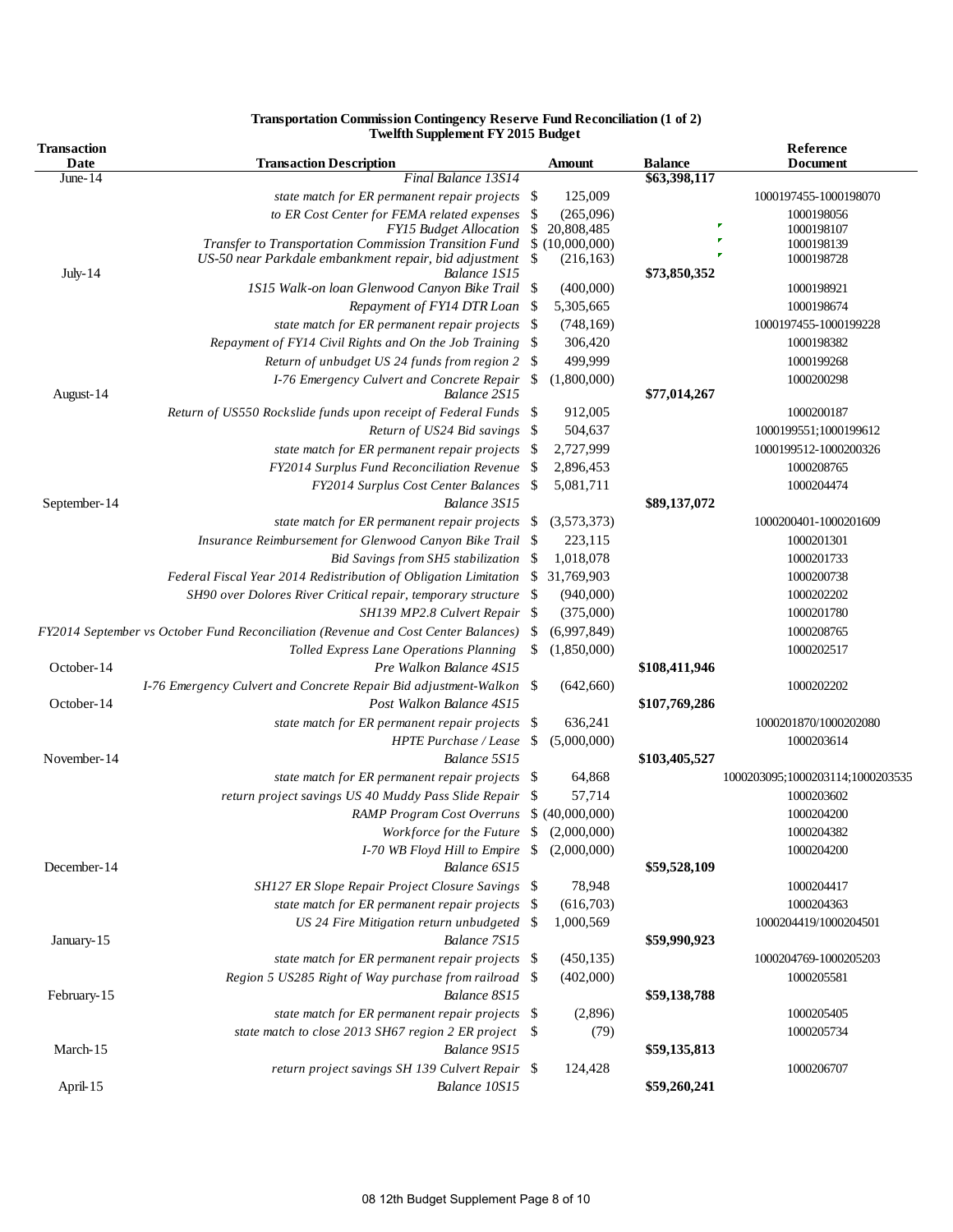|                            | Transportation Commission Contingency Reserve Fund Reconciliation (2 of 2) |     |             |                |                              |
|----------------------------|----------------------------------------------------------------------------|-----|-------------|----------------|------------------------------|
|                            | <b>Twelfth Supplement FY 2015 Budget</b>                                   |     |             |                |                              |
| <b>Transaction</b><br>Date | <b>Transaction Description</b>                                             |     | Amount      | <b>Balance</b> | Reference<br><b>Document</b> |
|                            | Glenwood Canyon Bike Path closure savings \\$                              |     | 84,975      |                | 1000207048                   |
|                            | Return funds from HPTE unneeded stippends \\$                              |     | 1,500,000   |                | 1000207232                   |
|                            | <b>FYI5</b> Capital Construction General Fund allocation \\$               |     | 500,000     |                | 1000207295                   |
|                            | state match for ER permanent repair projects $\$                           |     | (48, 493)   |                | 1000207125-1000207687        |
|                            | SH139 MP2.8 Culvert Repair savings \$                                      |     | 33,193      |                | 1000207570                   |
|                            | FY2014 FHWA and State Revenues Reconciliation Correction                   | -SS | (1,707,535) |                | 1000208765                   |
| May-15                     | Balance 11S15                                                              |     |             | \$59,622,381   |                              |
|                            | FHWA Redistribution of nationally unused TIFIA funds                       | SS. | 8,741,447   |                | 1000208063                   |
|                            | Savings from Floyd Hill \\$                                                |     | 3,153       |                | 1000209428                   |
|                            | Savings from US 24 ER Repairs \$                                           |     | 1,335,983   |                | 1000209428                   |
|                            | state match for ER permanent repair projects \$                            |     | (835, 237)  |                | 1000207688-1000209335        |
|                            | SH13 Landslide Confirmation Item \\$                                       |     | (3,450,972) |                | 1000209257/1000209726        |
|                            | Hazardous Materials Remediation at additional facilities                   | \$. | (1,000,000) |                | Pending                      |
| June- $15$                 | Pending Balance 12S15                                                      |     |             | \$64,416,755   |                              |

#### **Transportation Commission Contingency Reserve Fund Reconciliation (2 of 2) Twelfth Supplement FY 2015 Budget**

# **Twelfth Supplement FY 2015 Budget**

| Transportation Commission Contingency Snow & Ice Fund Reconciliation<br><b>Twelfth Supplement FY 2015 Budget</b> |                                      |                 |                |                              |  |  |
|------------------------------------------------------------------------------------------------------------------|--------------------------------------|-----------------|----------------|------------------------------|--|--|
| <b>Transaction</b><br>Date                                                                                       | <b>Transaction Description</b>       | <b>Amount</b>   | <b>Balance</b> | Reference<br><b>Document</b> |  |  |
| June- $14$                                                                                                       | Carry forward from FY 2014           |                 | \$0            |                              |  |  |
|                                                                                                                  | FY 2015 allocation                   | \$10,000,000    |                | 1000198107                   |  |  |
| January-15                                                                                                       | Balance 7S15                         |                 | \$10,000,000   |                              |  |  |
|                                                                                                                  | supplemental to Maintenance Sections | $(\$3,024,973)$ |                | 1000205582                   |  |  |
| February-15                                                                                                      | Balance 8S15                         |                 | \$6,975,027    |                              |  |  |
|                                                                                                                  | supplemental to Maintenance Sections | $(\$5,861,489)$ |                | 1000206444                   |  |  |
| March-15                                                                                                         | Balance 9S15                         |                 | \$1,113,538    |                              |  |  |
|                                                                                                                  | supplemental to Maintenance Sections | (\$1,113,538)   |                | 1000207467                   |  |  |
| April-15                                                                                                         | Pending Balance 10S15                |                 | \$0            |                              |  |  |